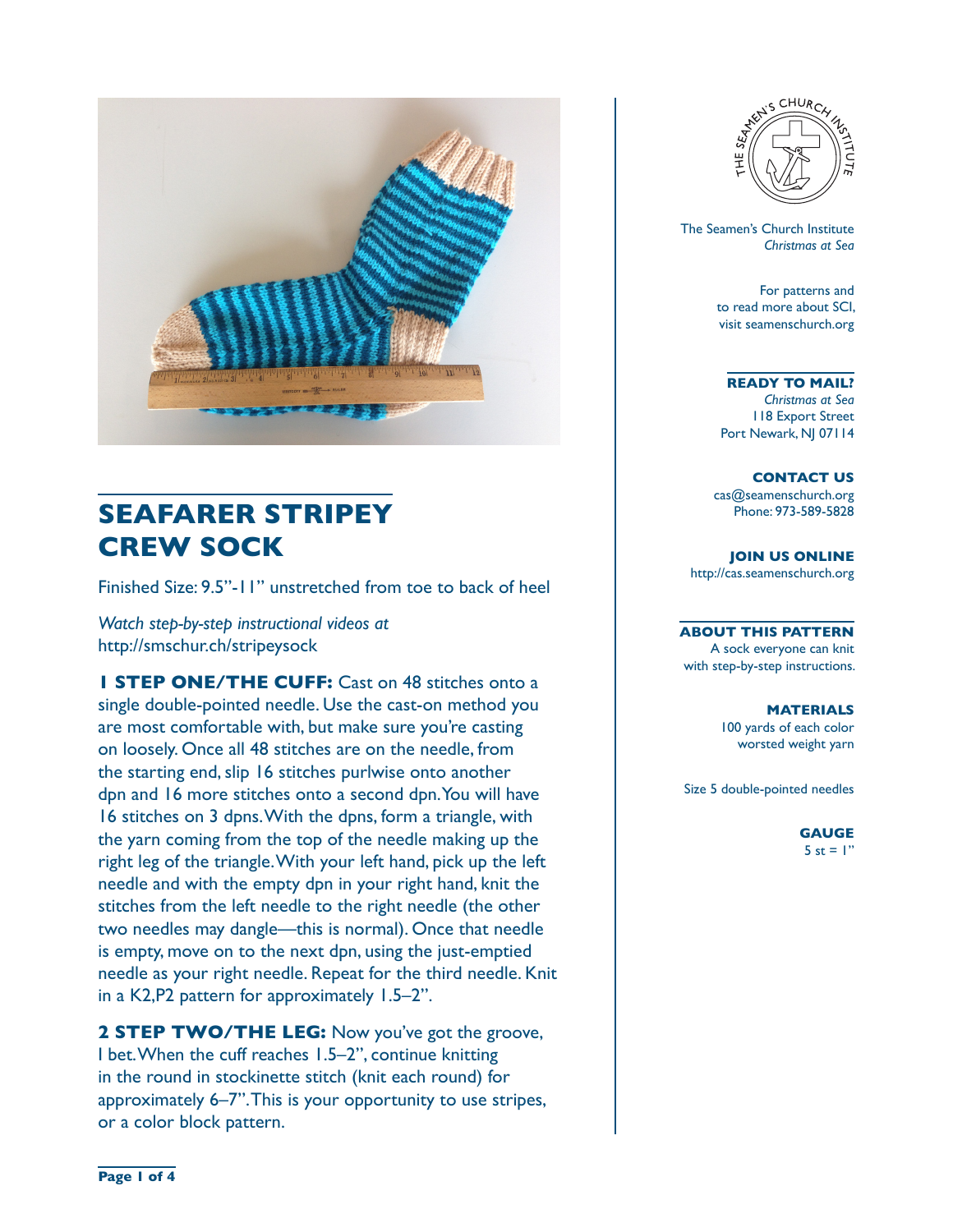**To incorporate stripes:** Knit one round in the main color. On round 2, add a contrasting color. Knit for two rounds, but do not cut the main color, instead let it hang, and you will pick it up when needed. Knit two rounds of main color. Continue in this manner (two rounds CC, two rounds MC) for the desired length. End with 2 rounds of the main color.

**3 STEP THREE/HEEL:** The heel is knit in two sections: the heel flap and the turning of the heel.

**Heel Flap:** Knit 24 stitches and re-adjust the remaining stitches so that there are 12 each on the 2nd and 3rd needles. You will be working on the 24 stitches only.

Row 1: \*Slip 1 stitch purlwise, knit 1 stitch.\* Repeat until end.

Row 2: Slip 1 stitch purlwise, purl remaining stitches.

Repeat rows 1 & 2 14 times.

**Turning the heel:** We will use a short-row technique to create the pocket in the sock where your heel sits. Here it is time to channel your inner Luke Skywalker. Just do as written and it will work out.

Sl 1 purlwise, knit 12, k2tog, k1, turn. There are unknit stitches on your right needle. DON'T WORRY! *(From this point forward, all slipped stitches are purlwise.)*

Sl 1 purlwise, p4, p2tog, p1, turn. Again, there are unknit stitches on your left needle. No worries!

- Sl 1, k5, k2tog, k1, turn
- Sl 1, p6, p2tog, p1, turn
- Sl 1, k7, k2tog, k1, turn
- Sl 1, p8, p2tog, p1, turn
- Sl 1, k9, k2tog, k1, turn
- Sl 1, p10, p2tog, p1, turn
- Sl 1, k11, k2tog, k1, turn
- Sl 1, p12, p2tog turn

You will have 14 stitches on the needle. Turn and knit 7. This is the new beginning of the round.

# **SEAFARER STRIPEY CREW SOCK**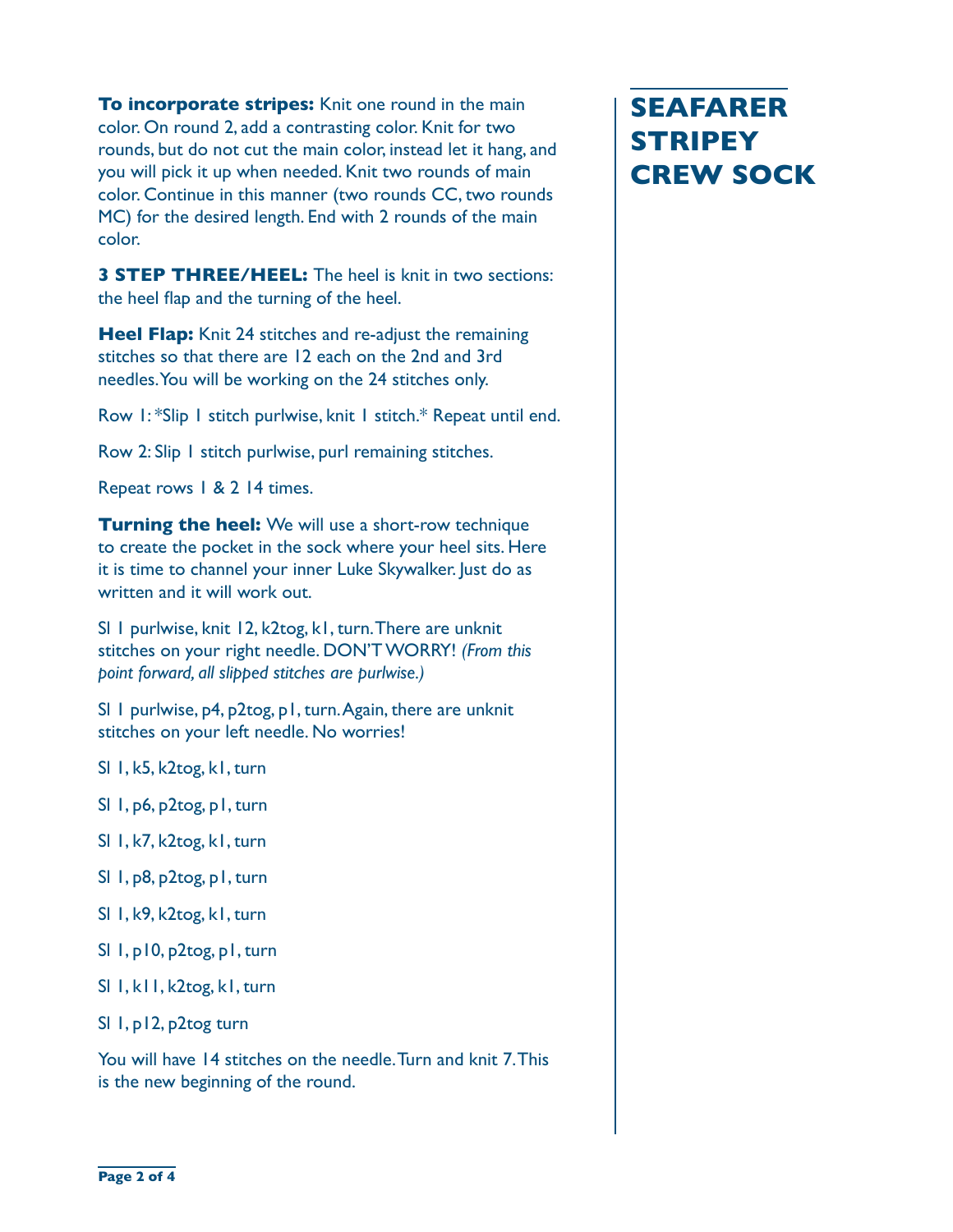**4 STEP FOUR/GUSSET:** This is where you join your sock heel to the other two needles to create the shape from the heel to the arch of the foot.

Still using your main color, knit 7 stitches from the heel, and then pick up and knit 14 stitches from the side of the heel. Remember all those slipped stitches? Now you know why they were slipped—much easier to pick them up and knit them.

Knit 24 stitches across the top of the foot onto one needle.

Pick up and knit 14 stitches onto third needle, knit 7 from the heel.

You will have 21 stitches on needle 1, 24 on needle 2, and 21 on needle 3.

If you're continuing with the stripe pattern, add your contrasting color.

**Round 1:** Needle 1: knit until 3 stitches remain on needle, k2tog, k1, Needle 2: knit, Needle 3: k1, ssk, knit to end.

**Round 2:** Knit all stitches.

Repeat rounds 1 & 2 (alternating colors if you're doing the stripes) until 12 stitches remain on needles 1 & 3, and 24 on needle 2.

**5 STEP FIVE/FOOT:** Now you're back to 48 stitches. Knit (continuing with the stripe pattern) until sock reaches about 8".

**6 STEP SIX/TOE:** Now we will decrease to shape the toe:

**Round 1:** Needle 1: knit until 3 stitches remain on needle, k2tog, k1, Needle 2: k1, ssk, knit until 3 stitches remain on needle, k2tog, k1, Needle 3: k1, ssk, knit until end.

**Round 2:** Knit all stiches.

Repeat rounds 1 & 2 until there are 8 stitches on needle 1, 16 on needle 2 and 8 on needle 3.

Then repeat round I only until there are 3 stitches on needle 1, 6 on needle 2 and 3 on needle 3.

Knit the stitches on needle I onto needle 3 (you now have 6 stitches on needle 2 and 6 on needle 3).

## **SEAFARER STRIPEY CREW SOCK**